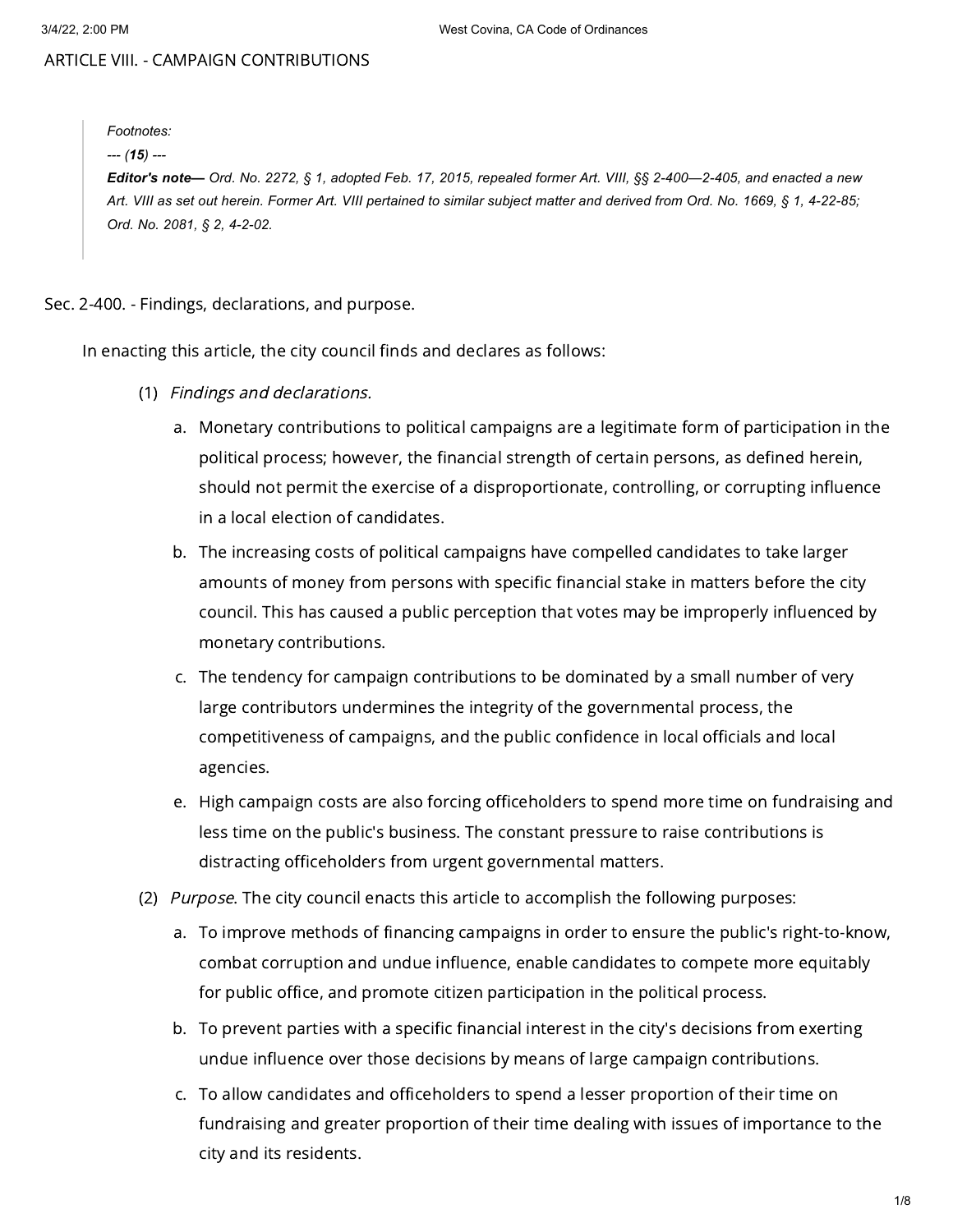- d. To improve the disclosure of contribution sources in reasonable and effective ways.
- e. To restore public trust in governmental electoral institutions.

(Ord. No. 2272, § 1, 2-17-15)

Sec. 2-401. - Campaign contribution reporting requirements.

Candidates running for and officeholders in positions of elective office in the city shall adhere to the following campaign contribution reporting requirements:

- (1) Provide full disclosure of any donation in the amount of one hundred dollars (\$100.00) or more given to his or her campaign.
- (2) Provide the names and addresses of all individuals who give money to his/her campaign in the amount of one hundred dollars (\$100.00) or more.
- (3) Require that all money donations in the amount of one hundred dollars (\$100.00) or more be made in the form of a written instrument containing the name of the donor and the name of the payee and drawn from the account of the donor or the intermediary, as defined in Government Code section 84302. "Written instrument" includes, but is not limited to, check and credit card donations, but excludes money orders, traveler's checks and cashier's checks.

(Ord. No. 2272, § 1, 2-17-15)

## Sec. 2-402. - Contributions by persons.

No person shall make, and no candidate shall receive from any person, any contribution to the campaign of any individual candidate for any City of West Covina elective public office in excess of five hundred dollars (\$500.00) in any calendar year. This amount shall automatically be adjusted on January 1 of every oddnumbered year to reflect any increase or decrease in the Consumer Price Index for the prior year utilizing the standard as established by the Bureau of Labor Statistics of the U.S. Department of Labor for all urban consumers in the Los Angeles, Riverside and Orange County areas. This adjustment shall be rounded to the nearest one dollar (\$1.00). This adjustment shall also be published on the city's website, if it exists, and posted at three (3) public places for at least ninety (90) days from its effective date.

(Ord. No. 2272, § 1, 2-17-15)

Sec. 2-402.5. - Independent expenditures.

- (a) *Purpose*. The purpose of this section is to ensure transparency of independent expenditures so that voters in city elections are provided information on contributors, contributions and expenditures in a timely manner.
- (b) *Definitions*. For purposes of this section, the following definitions shall apply: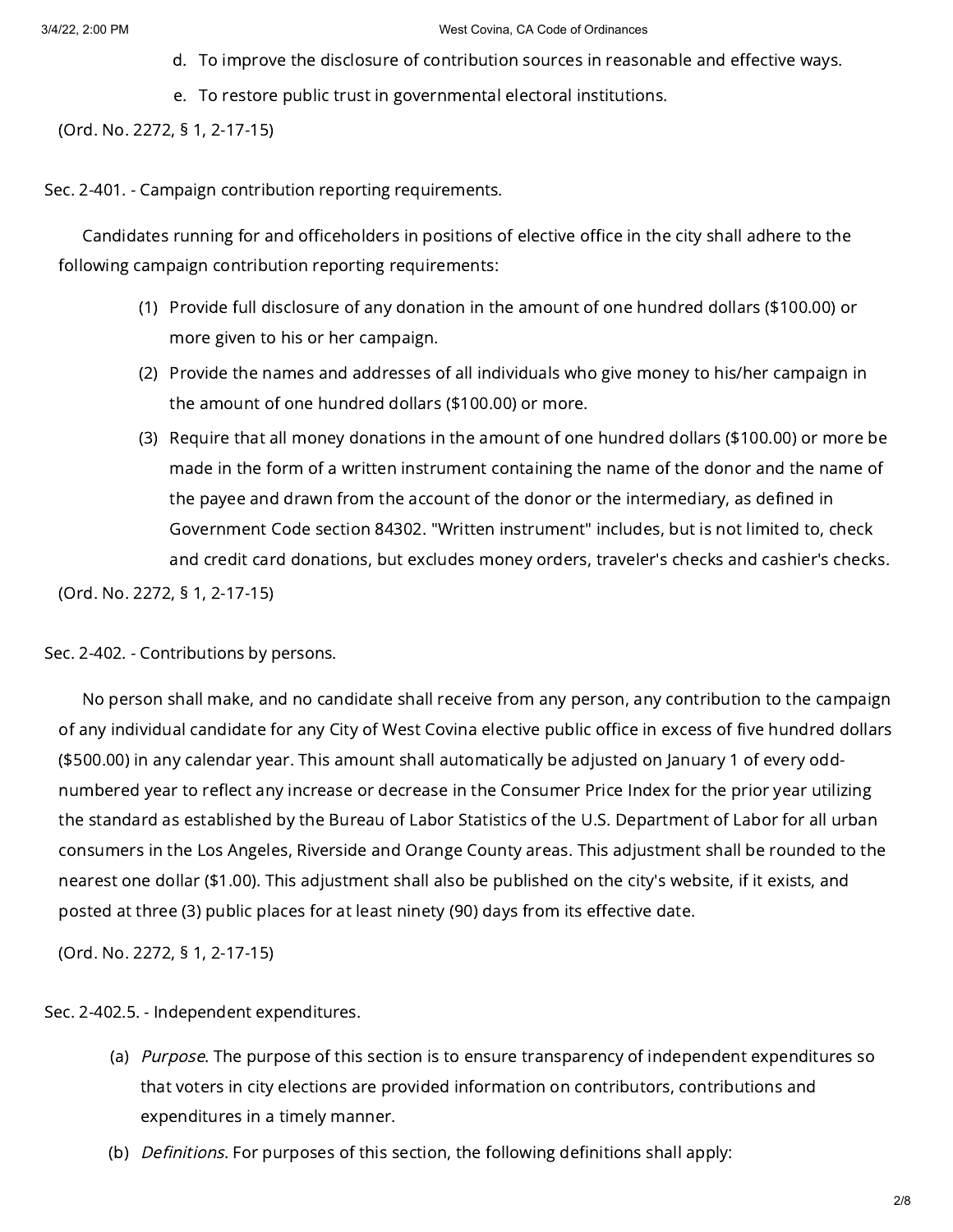- (1) Campaign communication means any of the following campaign related items:
	- a. More than two hundred (200) substantially similar pieces of campaign literature distributed within a calendar month, including, but not limited to, mailers, flyers, facsimiles, pamphlets, door hangers, e-mails, campaign buttons ten (10) inches in diameter or larger, and bumper stickers sixty (60) square inches or larger;
	- b. Posters, yard or street signs, billboards, super-graphic signs and similar items;
	- c. Television, cable, satellite, internet and radio broadcasts;
	- d. Newspaper, magazine, internet website banners and similar advertisements; or
	- e. More than two hundred (200) substantially similar live or recorded telephone calls made within a calendar month.
- (2) *City candidate* means any person who is a candidate for a city office.
- (3) *City measure* means any local measure placed on the ballot by the City of West Covina, including voter sponsored initiatives, recall and referendum measures, in an election which is governed by the California Elections Code.
- (4) *City office* means any office of the City of West Covina that is filled by way of a vote of the people of the City of West Covina.
- (5) *Elective city officer* means any member of the West Covina City Council, or any other city office that is filled by way of a vote of the people of the City of West Covina.
- (6) *Individual* means a living person contributing funds.
- (7) *Independent expenditure* means an expenditure made by any person or committee in connection with a communication which expressly advocates the election or defeat of a clearly identified candidate or the qualification, passage or defeat of a clearly identified measure, or taken as a whole and in context, unambiguously urges a particular result in an election but which is not made to or at the behest of the affected candidate or committee.
- (c) Reporting of independent expenditures. Disclosure of payments for independent expenditures shall be as follows:
	- (1) At any time, any person, including any committee, that makes or incurs independent expenditures that combine to one thousand dollars (\$1,000.00) or more in support of or in opposition to any candidate for elective city office or any city measure shall report to the West Covina City Clerk's office within twenty-four (24) hours by certified mail, fax or e-mail each time this threshold is reached. The form of notification is described in subsections (c)(2) and (c)(3) of this section, and the city clerk shall post this notification on the city's website immediately upon receipt, but no later than the next business day.
	- (2) The notification shall consist of a declaration made under penalty of perjury and signed by the person or officer and the treasurer of the group making the expenditure, specifying the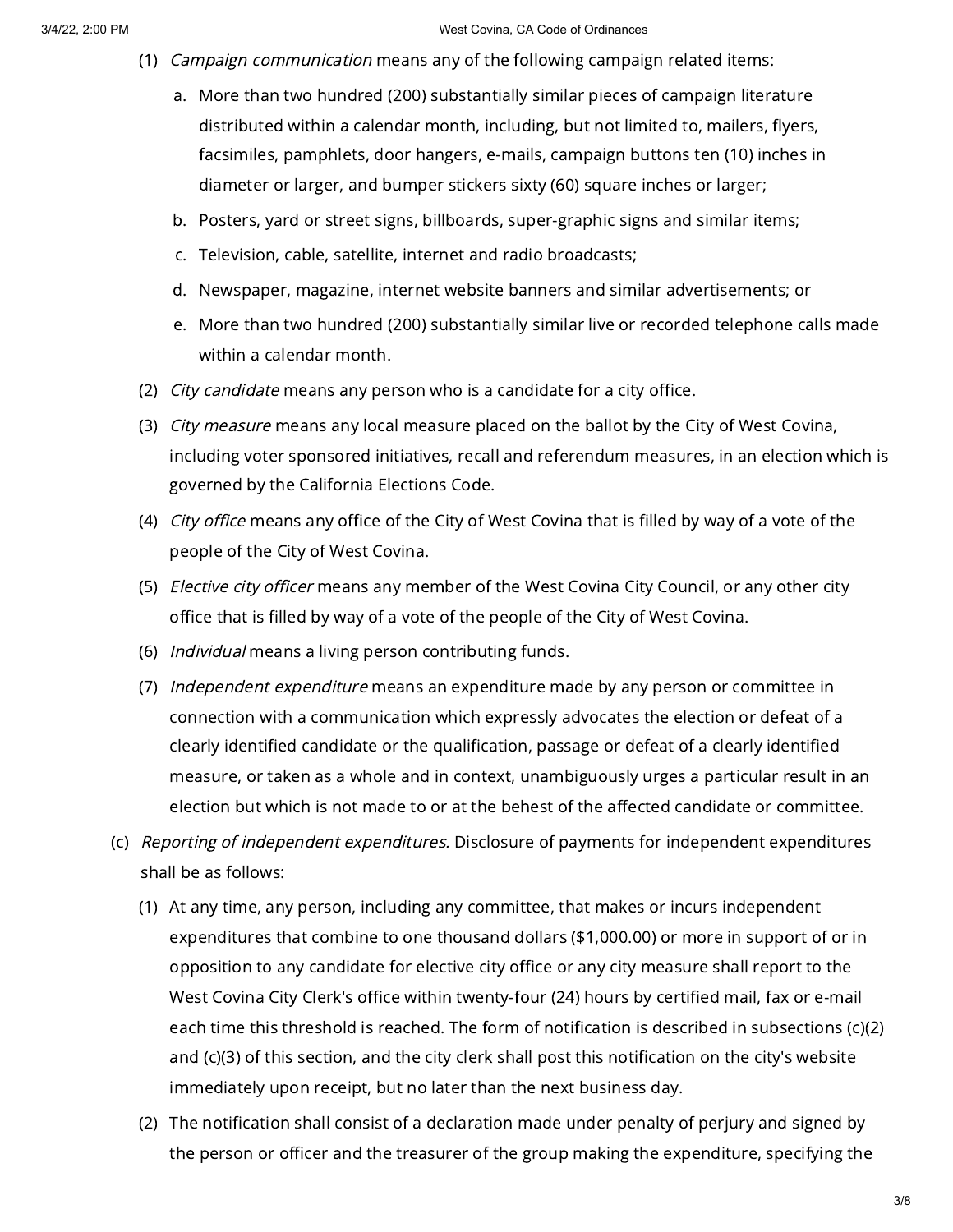following: (i) if applicable, each candidate who was supported or opposed by the expenditure; (ii) the amount spent to support or oppose each candidate or measure; (iii) if applicable, whether the measure was supported or opposed; and, (iv) that the expenditure was not behested by the candidate or candidates who benefited from the expenditure.

- (3) In addition, the notification shall include the date and amount of the payment, a description of the type of communication for which the payment was made or incurred, the name and address of the person making the payment, the name and address of the payee or committee, and a copy of the mailing or advertisement, or a copy of the script or recording of the call, transmission, or advertisement. The West Covina City Clerk shall determine the reporting form to fulfill the notification requirement.
- (d) Additional requirements for campaign communications funded by independent expenditures.
	- (1) Campaign communications funded by an independent expenditure supporting or opposing city candidates or city measures shall include the following disclosures: "This communication was not authorized by candidate (name) for (office)" or "(name) initiative proponent/opponent."
	- (2) Campaign communications funded by an independent expenditure supporting or opposing city candidates or city measures shall include the names of the two (2) largest contributors within the preceding one hundred eighty (180) days from the date the communication is sent, along with the donors' city and state of residence. The disclosure required by this subsection shall be presented in a clear and conspicuous manner so as to give the reader, observer or listener adequate notice as follows:
		- a. For printed campaign communications that measure no more than twenty-four (24) inches by thirty-six (36) inches, all disclosure statements required by this subsection shall be printed using a typeface that is easily legible to an average reader or viewer, but is not less than ten-point type in contrasting color to the background on which it appears. For oversize printed campaign communications, all disclosure statements shall constitute at least five (5) percent of the height of the material and be printed in contrasting color.
		- b. For video broadcasts including television, satellite, internet, telephone and cable campaign communications, the information shall be both written and spoken either at the beginning or at the end of the communication, except that if the disclosure statement is written for at least five (5) seconds of a broadcast of thirty (30) seconds or less or ten (10) seconds of a sixty-second broadcast, a spoken disclosure statement is not required. The written disclosure statement shall be of sufficient size to be readily legible to an average viewer and air for not less than five (5) seconds.
		- c. For audio, telephone call or radio advertisement campaign communications, the disclosures shall be spoken in a clearly audible manner at the same speed and volume as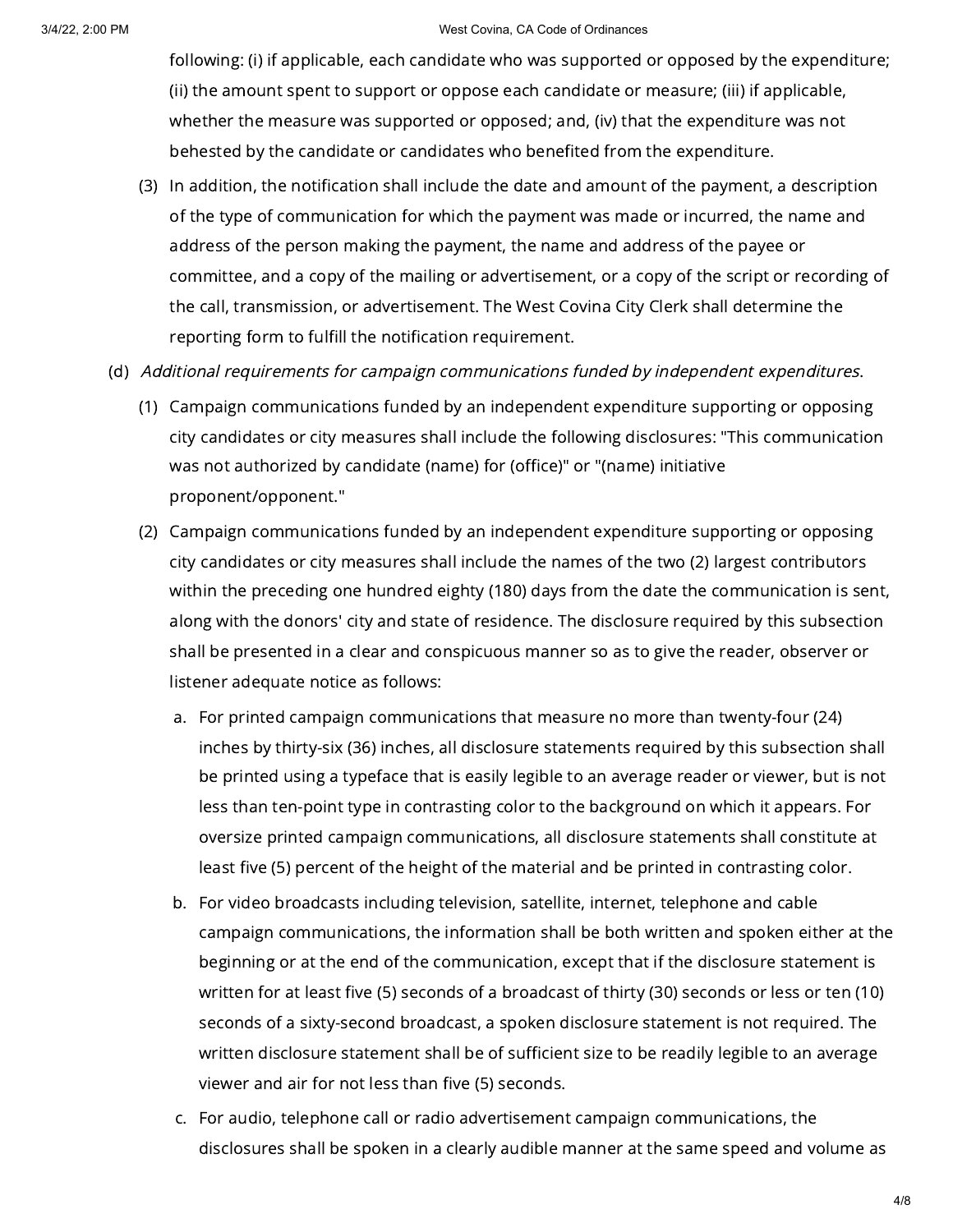the rest of the telephone call or radio advertisement at the beginning or end of the communication and shall last at least three (3) seconds. The requirement shall be satisfied by using the words "on behalf of" immediately followed by the name of the candidate or committee that pays for the communication.

(Ord. No. 2440, § 1, 7-3-18)

### Sec. 2-403. - Definitions.

- (a) The definitions set forth in California Government Code section 82000 et seq. shall be applicable to the provisions and terms of this article.
- (b) For purposes of sections 2-405.50 and 2-405.60 of this article, the following words and phrases shall mean:

Affected party means a party to a city contract, a subcontractor under a city contract, an applicant seeking entitlement, a contractor of applicant seeking entitlement, or a subcontractor of applicant seeking entitlement.

Applicant seeking entitlement means any person who has filed an application or letter seeking approval of an entitlement with the city, successor agency, or housing authority, or any person who is an owner or lessee of property on whose behalf an application or letter seeking approval of an entitlement is filed.

Application is pending means an application or letter which is subject to review, hearing or consideration by the council, successor agency, CDC, and/or housing authority and the application or letter seeking an entitlement has been filed and, either will be set for review, hearing or other consideration by the council, successor agency, or housing authority as a matter of right, or has been formally appealed to the council, successor agency, CDC or housing authority. The three examples set forth below are intended to provide interpretive guidance:

- (1) An application for a zone change is filed. Since a zone change can only be effectuated by the council, upon filing the application it would be deemed pending before the council;
- (2) An application for a conditional use permit is filed. Only at such time as the grant or denial of a conditional use permit is appealed to the council would it be pending before the council;
- (3) Any application for which the council is either the sole determining body or as to which a final decision must be made by the council.

CDC means the West Covina Community Development Commission.

City contract means any agreement or contract, including any amendment or modification to an agreement or contract, with the city, successor agency, CDC or housing authority, where such contract or agreement is subject to approval by the council, successor agency, CDC, or housing authority for (a) the rendition of personal services; (b) construction and/or the furnishing of any material, supplies or equipment;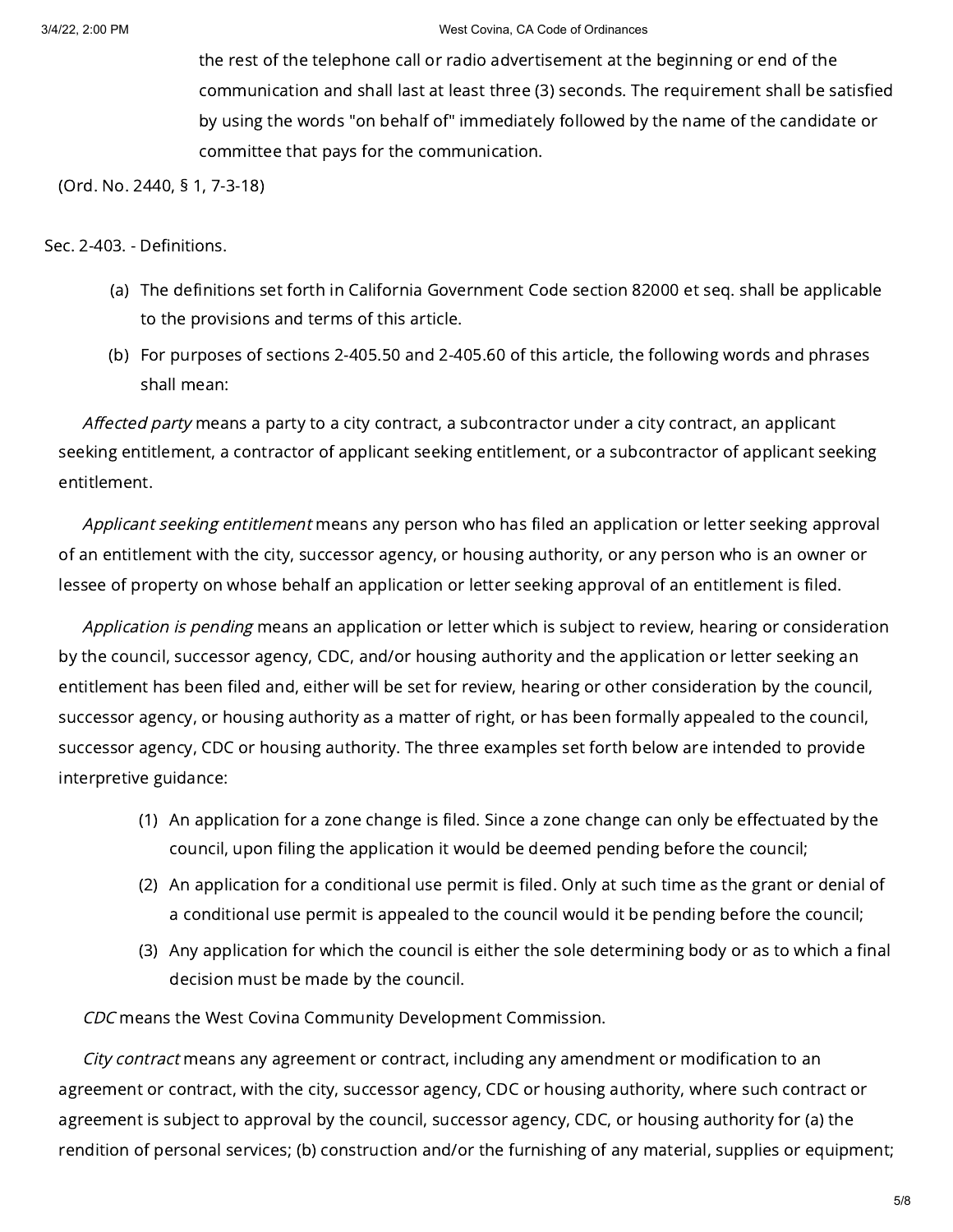(c) the sale, lease, exchange, or transfer of any land or building to or from the city, successor agency, CDC, or housing authority; or (d) a grant, loan, loan guaranty, land write down, or other similar form of financial assistance. "Contract" does not include a contract awarded pursuant to a competitive bidding process under the Public Contracts Code, a transfer or exchange of land to or from one public agency to another public agency, or the transfer of an easement, license, or right-of-way in the ordinary course of a development project.

Contractor of applicant seeking entitlement means a person who is, or has been promised to be, a party to a contract as an architect, design professional, engineer, or general or prime contractor with an applicant seeking entitlement, as defined herein, which contract has, or would have a total anticipated or actual value of thirty thousand dollars (\$30,000.00) or more.

Council means the city council of the City of West Covina.

Design professional means a person who performs services in the nature of designing structures, buildings, interiors, landscape and/or hardscape but does not have any particular license.

Entitlement means permit, license, conditional use permit, variance, site plan, architectural or design review (at any stage), franchise, administrative exception, parking reduction, review of plans, development agreement, disposition and development agreement, exclusive negotiation agreement, owner participation agreement, affordable housing agreement, financial assistance for a proposed project, or any other land use entitlement which is discretionary and not ministerial in nature; provided, however, that entitlements for residential developments of five (5) units or less or additions to a single-family home, duplex, tri-plex or four-plex shall be expressly excluded.

Housing authority means the housing authority of the City of West Covina.

Related persons includes any of the following persons with respect to a party with a city contract, a subcontractor under a city contract, applicant seeking entitlement, contractor of applicant seeking entitlement, and subcontractor of applicant seeking entitlement: a member of its board of directors, its chairperson, its chief executive officer/president, its chief financial officer, its chief operating officer, any person with ownership interest of more than ten (10) percent in such person, and/or any committee, as defined in this chapter, that is owned or controlled by such person.

Subcontract means a contract subordinate to another contract made between the contracting parties which includes an agreement for a subcontractor to perform all or part of certain work to be performed by an architect, design professional, engineer, general or prime contractor.

Subcontractor means a person who has entered into a contract for the performance of all or a portion of the work undertaken under an agreement with an architect, design professional, engineer, or general or prime contract, usually by a general or prime contractor.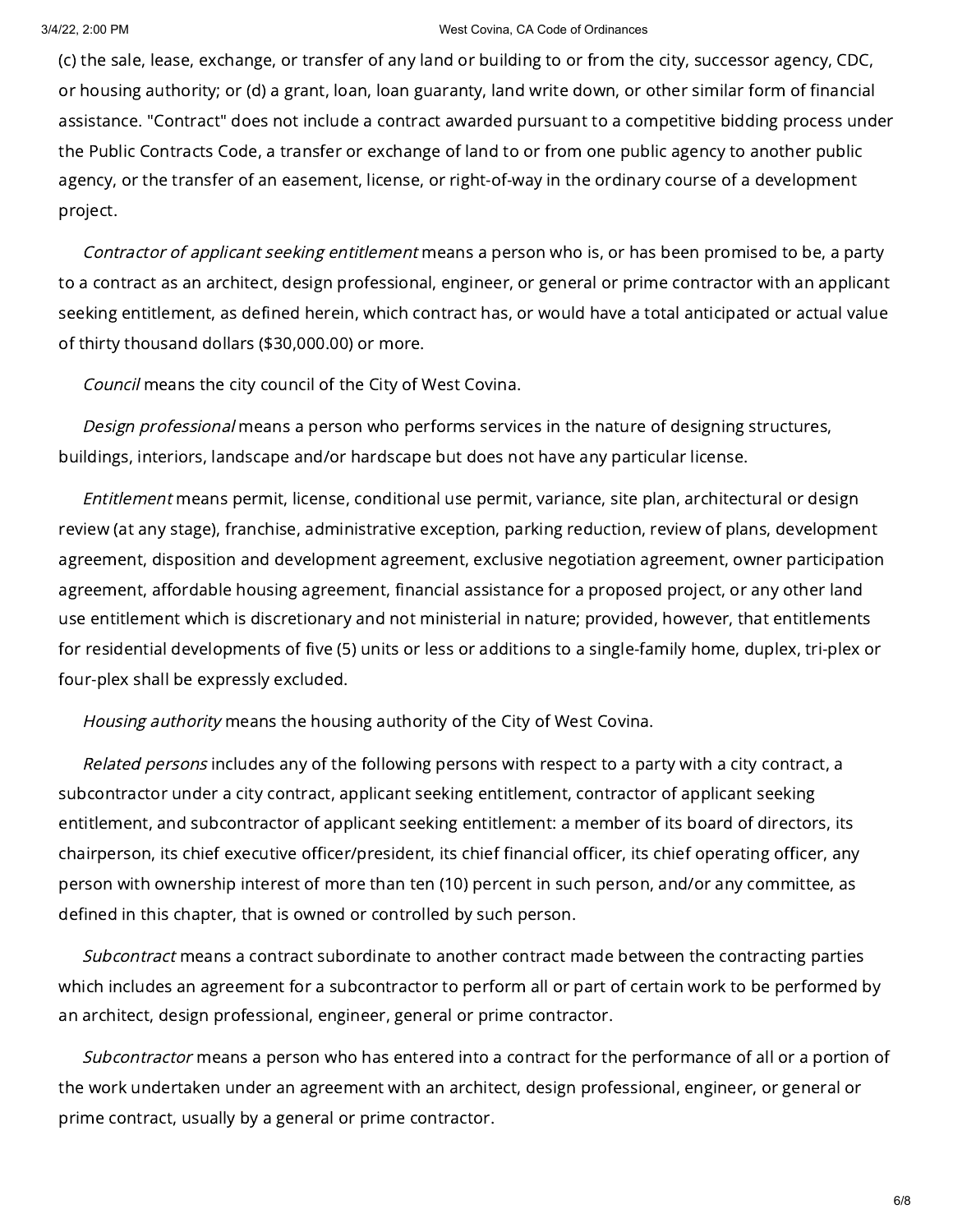Subcontractor of applicant seeking entitlement means a person who is, or has been promised to be, a party to a subcontract as an architect, design professional, engineer, or to perform other work with a "contractor of applicant seeking entitlement" as defined herein, which subcontract has, or would have a total anticipated or actual value of thirty thousand dollars (\$30,000.00) or more.

Successor agency means the successor agency to the West Covina Redevelopment Agency.

(Ord. No. 2272, § 1, 2-17-15; Ord. No. 2312, § 1, 3-21-17)

# Sec. 2-404. - Enforcement.

- (a) Any person who believes that a violation of this article has occurred may file a complaint with the city attorney. The city attorney shall investigate and shall have investigative powers as are necessary for the performance of his or her duties under this article.
- (b) The city attorney, or any registered voter of the city, may bring a civil action to enjoin violations of or compel compliance with the provisions of this article.

(Ord. No. 2272, § 1, 2-17-15)

Sec. 2-405. - Penalties.

- (a) Any person who knowingly or willfully violates any provision of this article shall be guilty of a misdemeanor, and on conviction thereof shall be punishable by a fine of not more than one thousand dollars (\$1,000.00) for each violation or by imprisonment of not more than six (6) months or both such fine and imprisonment.
- (b) Notwithstanding subsection (a), any person who intentionally or negligently violates any of the provisions of this article may be subject to a civil action brought by the city attorney acting as the civil prosecutor for an amount up to one thousand dollars (\$1,000.00) for each violation, or three (3) times the amount not reported, or the amount received in excess of the amount allowable pursuant to this article, whichever is greater.

(Ord. No. 2272, § 1, 2-17-15)

Sec. 2-405.1. - Campaign contributions from applicants and contractors.

- (a) No person who is an applicant or proposer to be a party to a city contract, or who is a party to a city contract, as defined in [section](https://library.municode.com/) 2-403, other affected party, or related persons, shall make a contribution to an individual holding city elective office where the city contract has a total anticipated or actual value of thirty thousand dollars (\$30,000.00) or more, or a combination or series of such contracts or agreements having a value of thirty thousand dollars (\$30,000.00) or more.
- (b) No member of the council, nor the city clerk or city treasurer shall receive a contribution from a